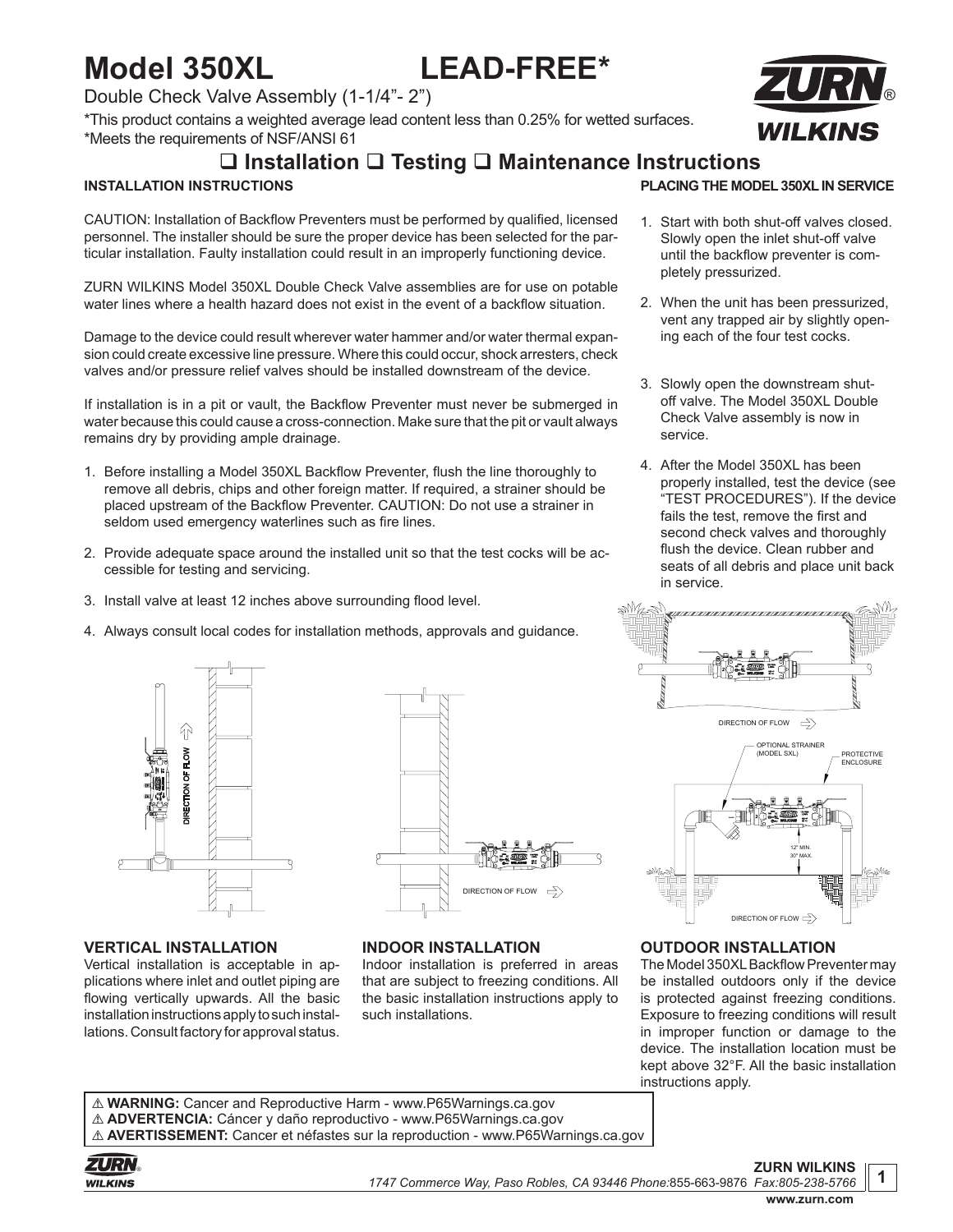## **Testing Procedures**

#### **MODEL 350XL DOUBLE CHECK VALVE ASSEMBLY**

Equipment Required: Differential pressure gauge test kit.

#### **TEST NO. 1 - TIGHTNESS OF #1 CHECK VALVE**

#### REQUIREMENT:

The static pressure drop across check valve #1 shall be at least 1.0 psid. If test cock #3 is not at the highest point of the check valve body, then a vertical tube must be installed on test cock #3 so that it rises to the top of the check valve body.

#### PROCEDURE:

- 1. Slowly open all 4 test cocks to remove any foreign material and attach fittings.
- 2. Attach hose from the high side of the test kit to the #2 test cock.
- 3. Open test cock #2 and bleed all air from the hose and gauge by opening the high side bleed needle valve. Close high side bleed needle valve. If a tube is attached to test cock #3,open test cock #3 to fill the tube. Close test cock #3. Close #2 shut-off valve then close the #1 shut-off valve.
- 4. Hold gauge at same level as test cock #3 or water level in tube. Slowly open test cock #3. Record the static pressure drop across check valve #1 after gauge reading stabilizes and water stops running out of test cock #3.
- 5. Close all test cocks, open shut-off valve #1 and remove test equipment.

#### **TEST NO. 2 - TIGHTNESS OF #2 CHECK VALVE**

#### REQUIREMENT:

The static pressure drop across check valve #2 shall be at least 1.0 psid. If test cock #4 is not at the highest point of the check valve body, then a vertical tube must be installed on test cock #4 so that it rises to the top of the check valve body.

#### PROCEDURE:

- 1. Attach hose from the high side of the test kit to the #3 test cock.
- 2. Open test cock #3 and bleed all air from the hose and gauge by opening the high side bleed needle valve. Close high side bleed needle valve. If a tube is attached to test cock #4, open test cock #4 to fill the tube. Close test cock #4. Close #1 shut-off valve.
- 3. Hold gauge at same level as test cock #4 or water level in tube. Slowly open test cock #4. Record the static pressure drop across check valve #2 after gauge reading stabilizes and water stops running out of test cock #4.
- 4. Close all test cocks, slowly open shut-off valve #1 & #2 and remove test equipment.



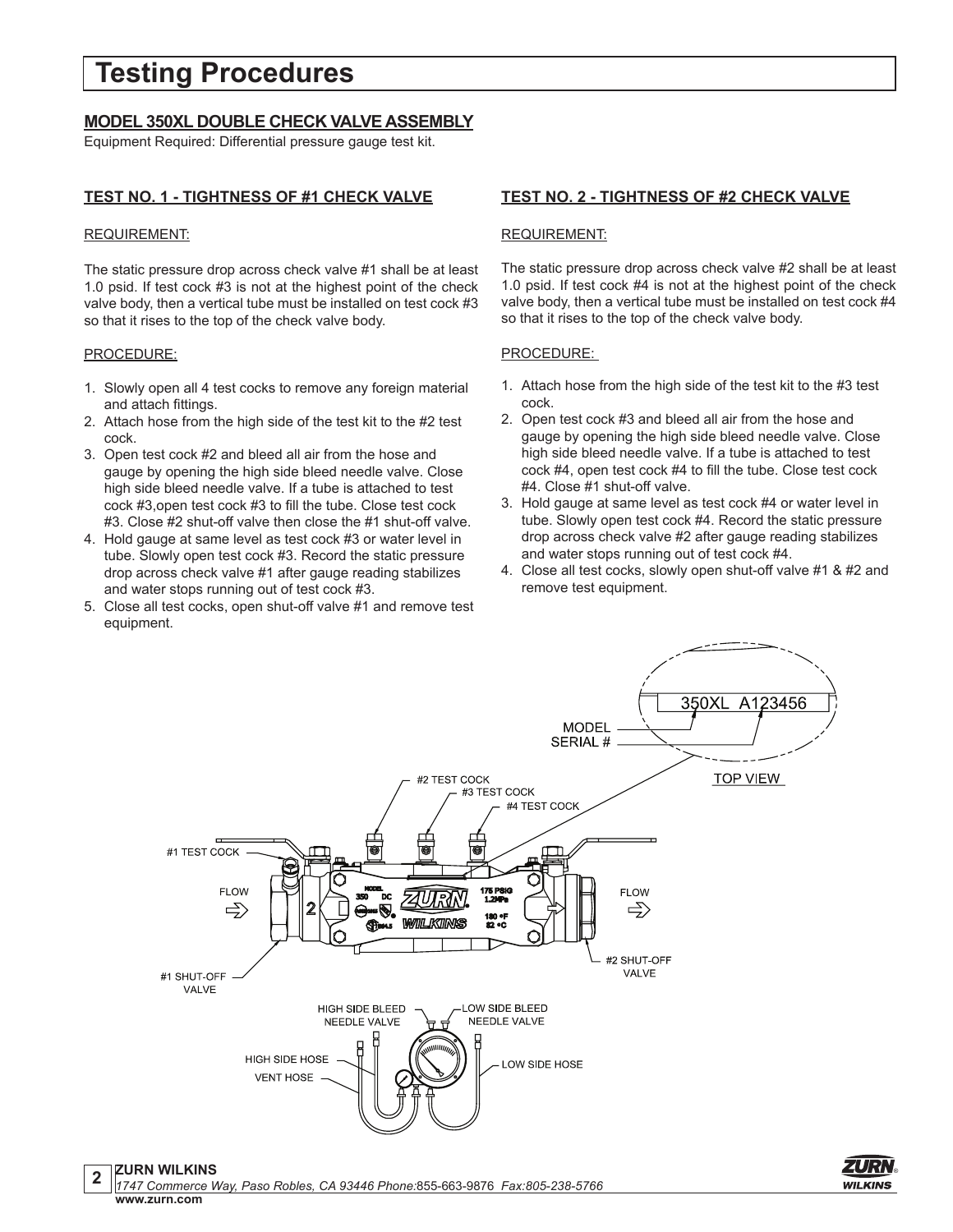# **Maintenance Instructions**

All Model 350XL Double Check Valve Backflow Preventers must be inspected and maintained by licensed personnel at least once a year or more frequently as specified by local codes. Replacement of worn or damaged parts must only be made with genuine "ZURN WILKINS" parts.

#### **GENERAL MAINTENANCE**

- 1. Clean all parts thoroughly with water after disassembly.
- 2. Carefully inspect rubber seal rings and o-rings for damage.
- 3. Test unit after reassembly for proper operation (refer to "TESTING PROCEDURES").

### **SERVICING CHECK VALVES**

- 1. Close inlet and outlet shut-off valves.
- 2. Open No. 2, No. 3 and No. 4 test cocks to release pressure from valve.
- 3. Unscrew the 4 bolts (1/4-20 UNC Hex Flange) holding the housing in place. Lift housing up to remove.
- 4. Twist and remove sleeve from body. Using finger or blunt object, push in outlet end of body, both checks should slide out the body inlet. A short object like a socket can be placed on a flat surface. Place body over object so it pushes into valve outlet and push down on body.
- 5. Twist spring retainers counter-clockwise to remove from seats and access poppets.
- 6. Inspect the rubber seal ring for cuts or embedded debris. To remove seal ring, remove screw and seal ring retainer. If the reverse side of the seal ring is unused, it is possible to invert the seal ring. This will be considered a temporary solution to fixing a fouled check and should be replaced with a new seal ring as soon as possible.
- 7. Inspect seat surface for nicks or dings and replace if necessary. Use fingernail to check for dings. Re-grease seat o-rings.
- 8. Inspect seat o-ring sealing areas in body and wipe clean.
- 9. Reverse the above procedures to reinstall check valve assembly. Drop #2 check assembly in body. Then drop #1 check assembly in and turn until #1 spring retainer lines up with #2 seat. Then push both assemblies into body. Insert sleeve against checks. (Place sleeve down against flat surface and push on body with rocking motion.)
- 10.Lightly grease face of o-rings on housing and reinstall into body following the above procedures in revers order. Rock body side to side to help o-rings slide in. If it does not drop in completely, do not use screws to force it. An overly greased o-ring might slide out of groove at top of ball valve. Use a screw driver to push o-ring back in groove, then push body down in.

**Note:** When installing housing, match slight taper on the outlet of the housing with corresponding taper in body.







**www.zurn.com**

**3**